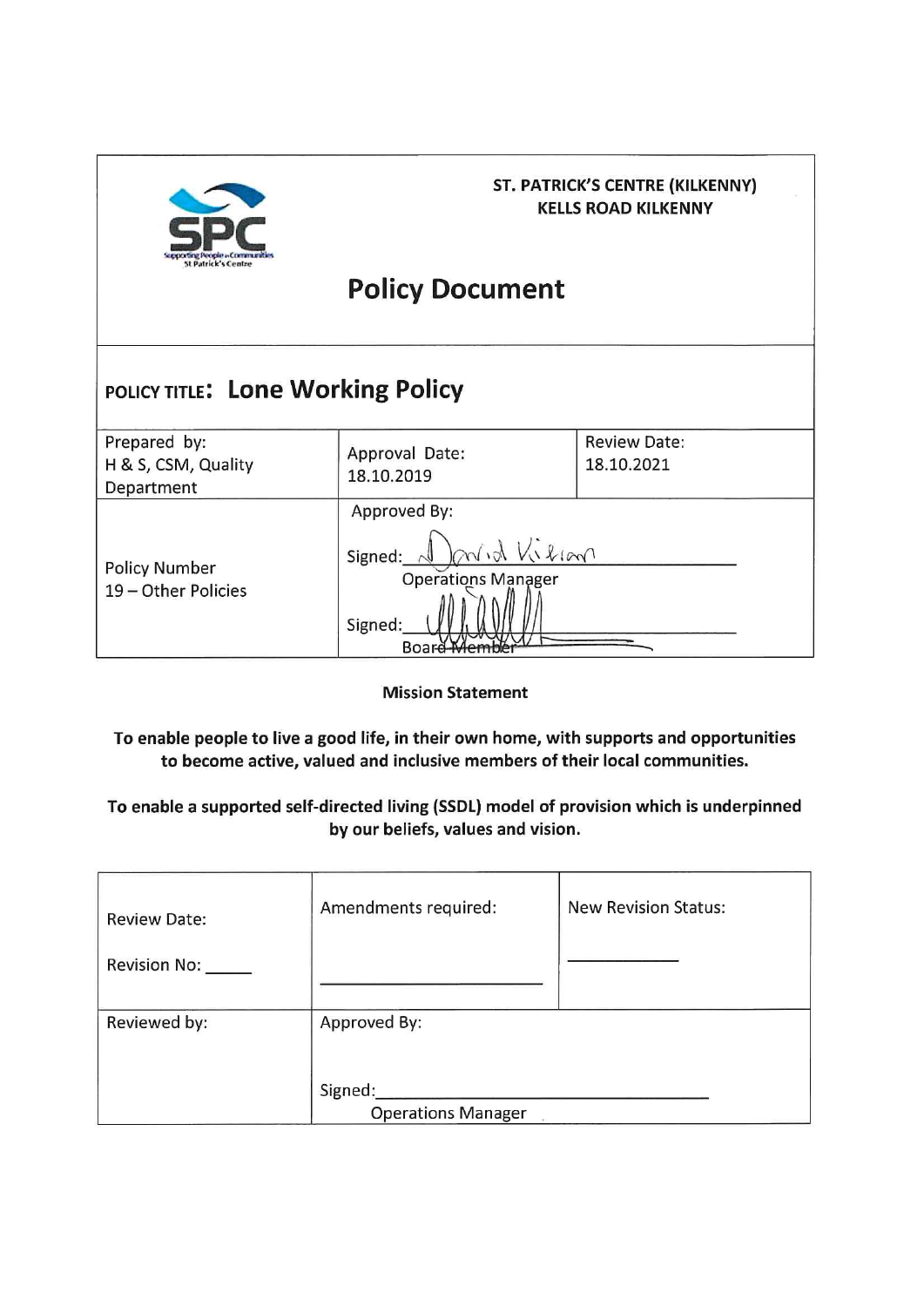## **Table of Contents**

| 1              |                                                                      |
|----------------|----------------------------------------------------------------------|
| $\overline{2}$ |                                                                      |
| 3 <sup>1</sup> |                                                                      |
| $\overline{4}$ |                                                                      |
| 5 <sup>5</sup> |                                                                      |
| 6              |                                                                      |
| $\tau$         |                                                                      |
| 8              | Agreed Risk Assessments & SOP's procedures to support Lone Workers 4 |
| 9              |                                                                      |
| 10             |                                                                      |
|                |                                                                      |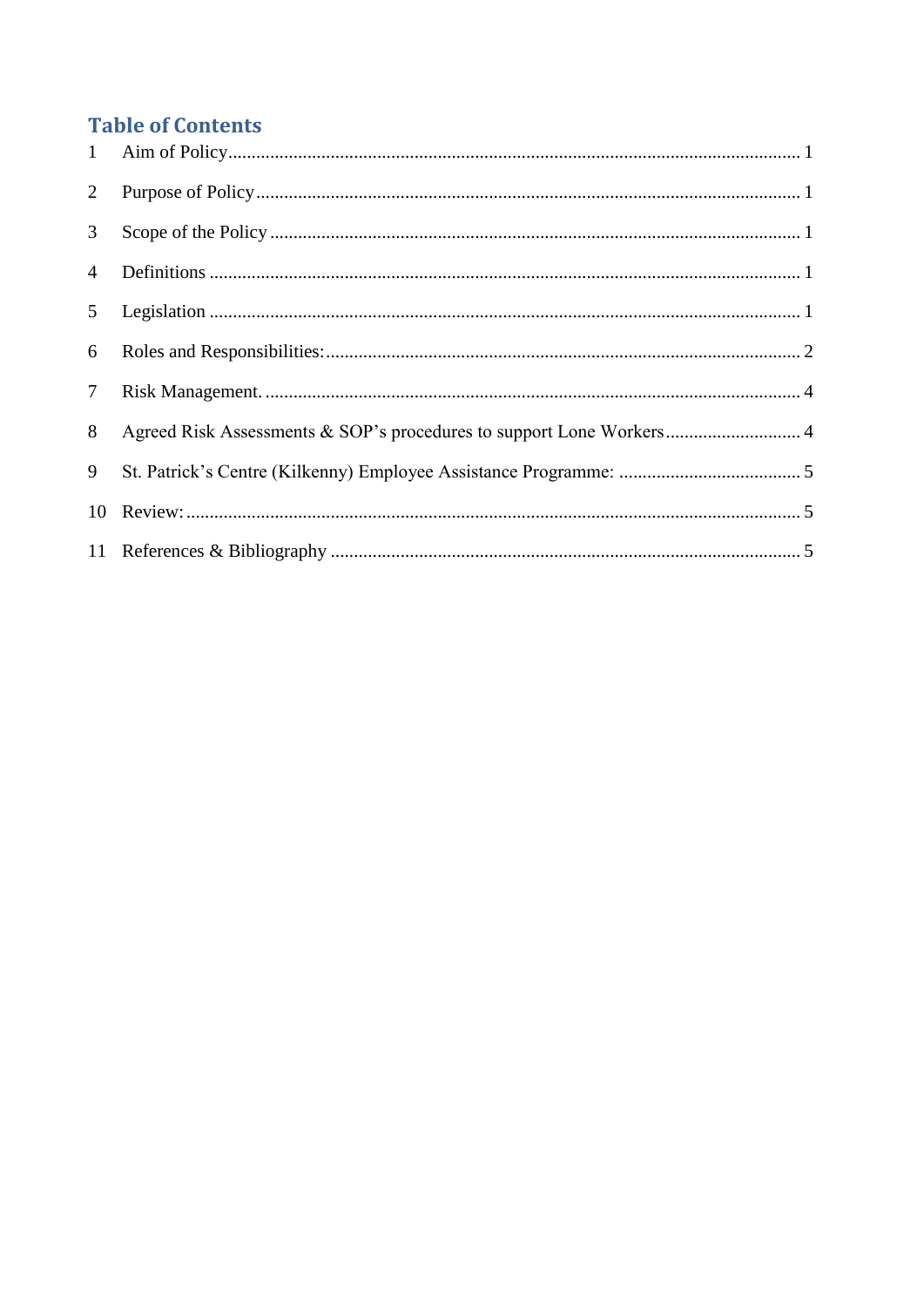## <span id="page-2-0"></span>**1 Aim of Policy**

1.1 The aim of this Policy is to ensure that all lone workers employed by St. Patrick's Centre (Kilkenny) are safe within their work environment.

## <span id="page-2-1"></span>**2 Purpose of Policy**

- 2.1 St. Patrick's Centre (Kilkenny) strives to ensure a safe and healthy working environment for all employees by developing continual responses to health and safety issues which may occur, therefore ensuring a safe environment for staff, people we support, visitors and contractors
- 2.2 This Policy requires that St. Patrick's Centre (Kilkenny), in so far as is reasonable practicable, will aim to reduce all reasonably foreseeable risks associated with lone working.

## <span id="page-2-2"></span>**3 Scope of the Policy**

3.1 This Policy and its guidelines applies to all St. Patrick's Centre (Kilkenny) staff, people we support, visitors and external contractors.

## <span id="page-2-3"></span>**4 Definitions**

- 4.1 A "Lone worker" is defined as an employee who is required to work alone without close or direct supervision or are physically isolated from colleagues and without access to immediate assistance. A lone worker includes employees who;
	- $\triangleright$  Are the only employee in the person supported home.
- 4.2 "Reasonably Practicable" is defined as taking a reasonable approach to keep lone workers safe, including risk awareness assessment, response and learning from all events.

## <span id="page-2-4"></span>**5 Legislation**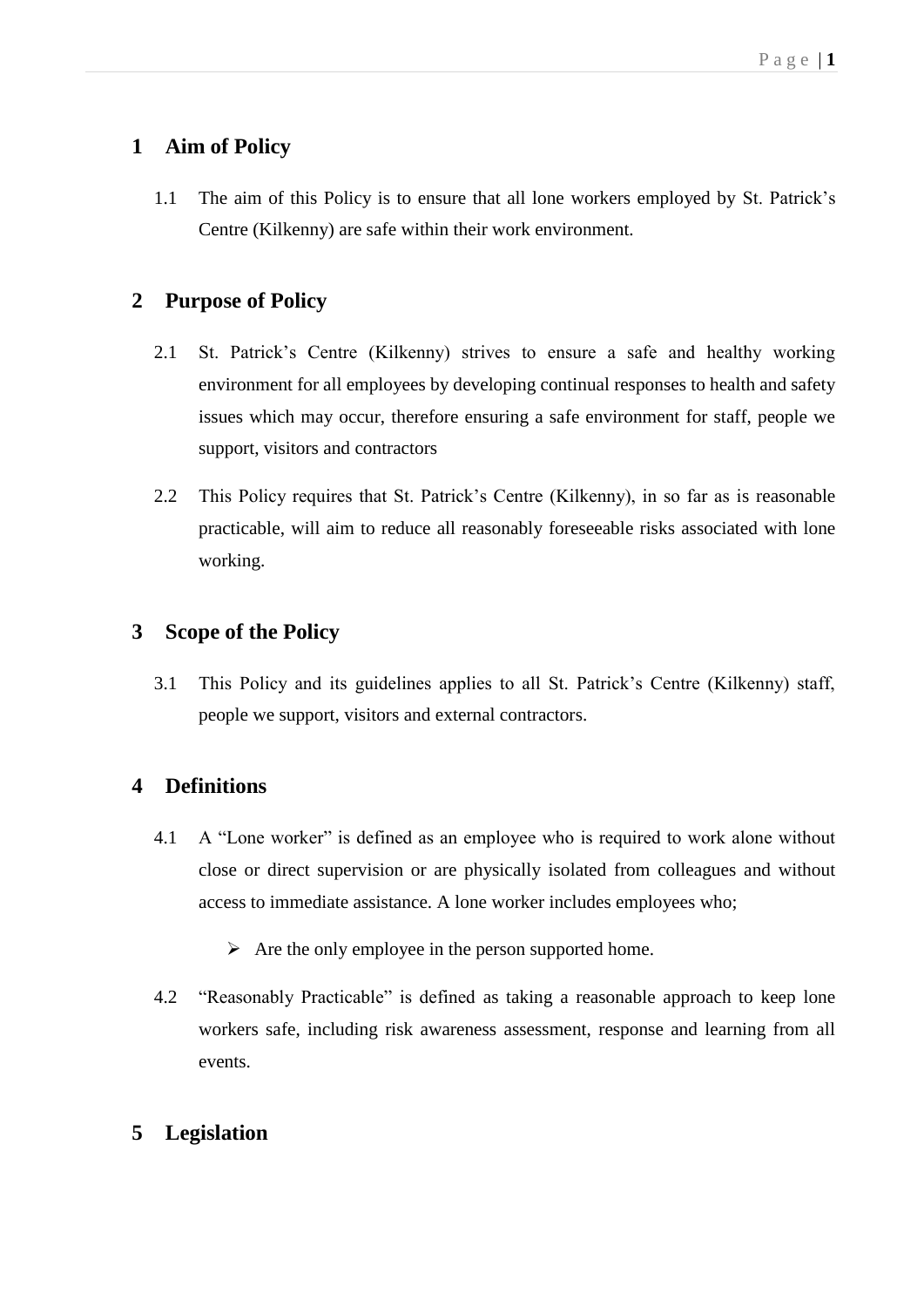- 5.1 The Safety, Health and Welfare at Work Act (2005) requires all employers to provide among other things, safe places and safe systems of work.
- 5.2 The Safety, Health and Welfare at Work Act (General Application) Regulations 2007 (S.I no 299 of 2007) states "without prejudice to the generality of section 19 of the 2005 act, an employer shall, in identifying hazards and assessing risk under the section, take account of particular risks, if any, affecting employees working alone at the place of work or working in isolation at remote locations"
- 5.3 St. Patrick's Centre (Kilkenny) is guided by the general safety and health provisions and the (General Application) Regulations (2007) that require employers to take the necessary measures to ensure the safety, health, welfare and protection of their employees. These Regulations require that employers must take account of changing circumstances and carry out risk assessments accordingly. Training on matters of health and safety must be provided to ensure the safety health and welfare of employees.

#### <span id="page-3-0"></span>**6 Roles and Responsibilities:**

#### **6.1 Role & Responsibilities of the Operations Manager:**

6.1.1 The Operations Manager under Section 8 of The Safety, Health and Welfare at Work Act 2005 shall ensure, in so far as is reasonably practicable, the Safety, Health and Welfare at work of all employees. As Lone Workers may be more vulnerable than other workers, these duties take on an even greater significance.

#### **6.2 Role and Responsibilities of Director of Services:**

- 6.2.1 The Director of Services undertake to implement the Lone Worker Policy aims and objectives and be familiar with its contents.
- 6.2.2 The Director of Services shall put in place adequate and relevant resources as is required for the implementation of this policy.
- 6.2.3 The Director of Services will create an open and immediate reporting system for all incidents, accidents and near misses involving Lone Workers and use this information to prevent the reoccurrence of future incidents.
- 6.2.4 The Director of Services will ensure that all staff receive appropriate training as deemed necessary so that they may carry out their daily duties safely while working alone.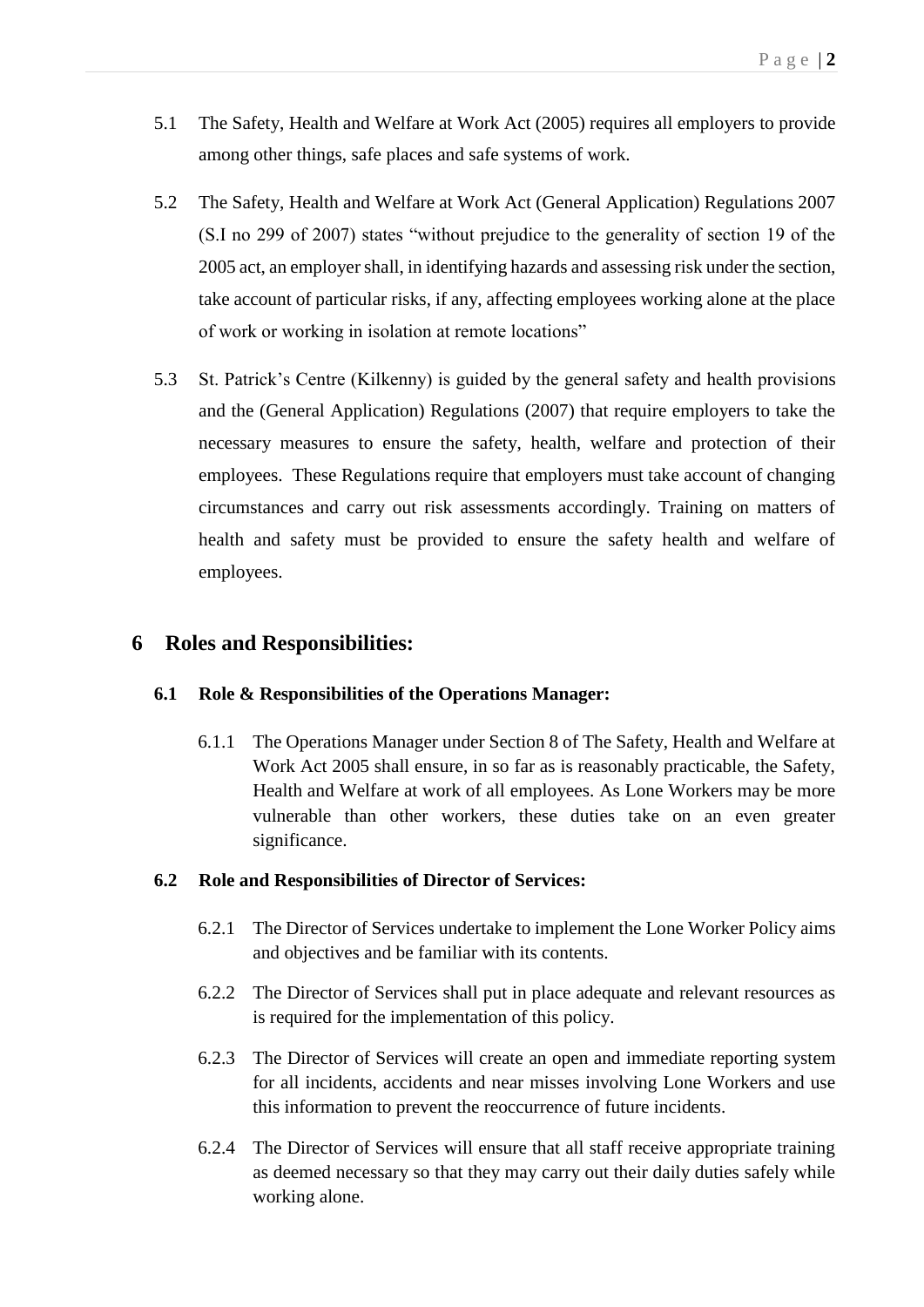6.2.5 The Director of Services will liaise with Community Service Managers, PIC's and Team Leaders on information received and identified trends pertaining to Lone Worker risks.

### **6.3 Role and Responsibilities of Community Service Managers and Team Leaders:**

- 6.3.1 All managers and team leaders must fully understand and sign this policy and implement same in their area of responsibility.
- 6.3.2 Ensure that all risk assessments involving staff, people we support, visitors and external contractors and all areas that fall within the scope of this Policy are carried out and reviewed regularly.
- 6.3.3 Where staff work alone for extended periods and/or on a regular basis, Community Service Manager, PIC's, Team Leaders and Night manager must make provision for regular contact, both to monitor and to counter the effects of working in isolation.
- 6.3.4 Respond to documented staff concerns and reports in respect of lone working.
- 6.3.5 Make the Lone Worker Policy part of everyday safe work methods and ensure that all safe work methods are promoted daily.
- 6.3.6 To support staff working alone and support staff in any incident which may occur during the incident and later on at follow up support / debriefing meetings.
- 6.3.7 To activate agreed plans in the event a Lone Worker does not report in as expected (including attending for rostered hours and at the end of their working shift/hours).
- 6.3.8 To ensure all lone workers receive all relevant training, information, instruction and supervision so as to allow them to carry out their duties safely and effectively.
- 6.3.9 To liaise with and inform the Director of Services on information received and identified trends pertaining to Lone Worker risks.

## **6.4 Role and Responsibilities of Lone Workers:**

- 6.4.1 It is the responsibility of Lone Workers working within St. Patrick's Centre (Kilkenny) to be familiar with and adhere to this Policy and promote its aims.
- 6.4.2 Lone workers are not permitted to give their personal contact details or other staff member personal details to people we support/ relatives/carers/ visitors or members of the public; communication must be through authorised channels only.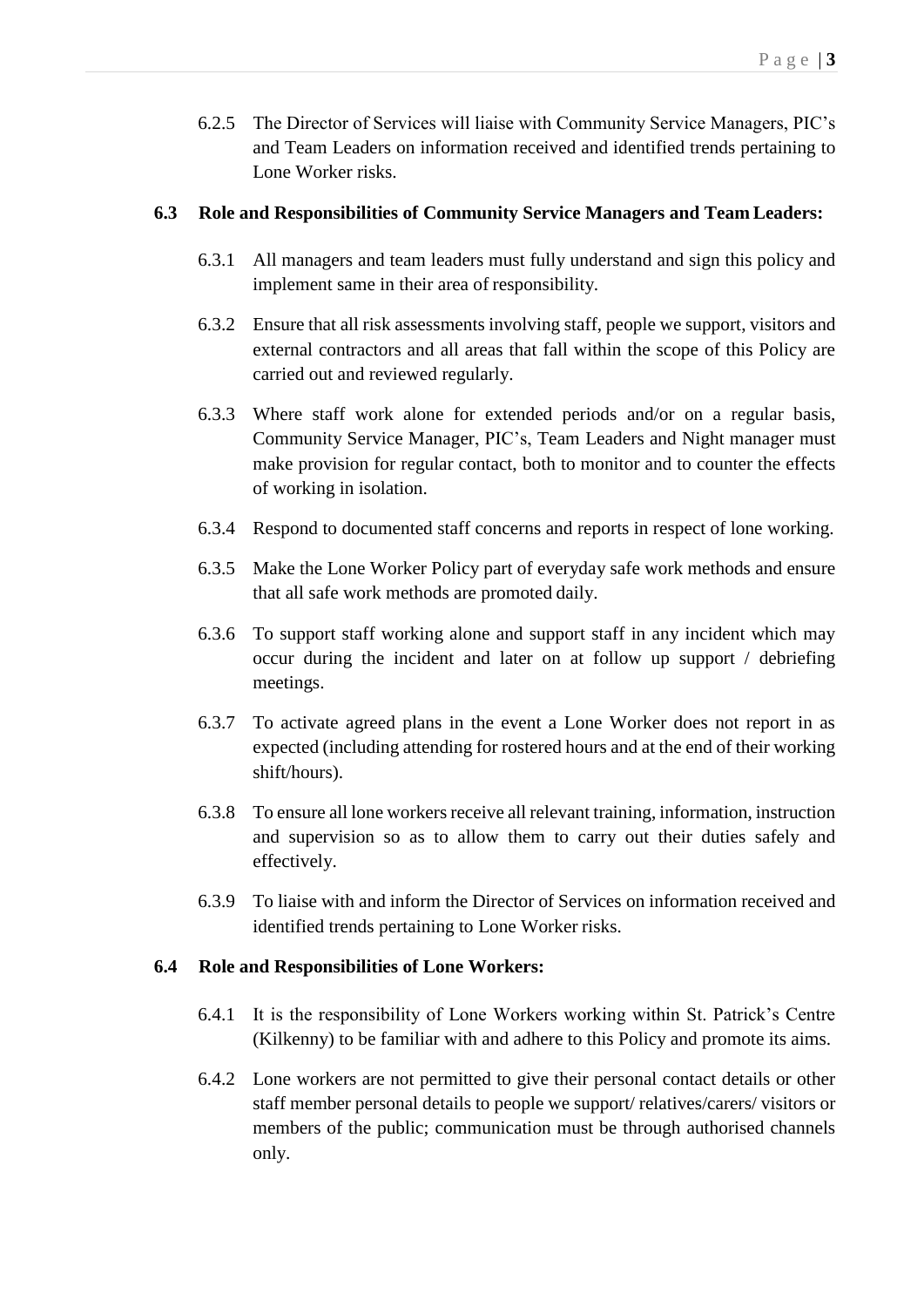- 6.4.3 Employees have a responsibility to take care of their own health, safety and welfare and to co- operate with the employer in relation to safety at work.
- 6.4.4 All Employees must attend training as deemed necessary to promote safe work practices.
- 6.4.5 When agreed protocols are in place, lone workers must not deviate from same without informing their Community Service Manager/PIC/ Team Leader in advance. Agreed protocols are specific to certain areas, staff should ensure where site specific protocols are in place in relation to deviating from agreed protocols that the site-specific protocol is adhered to e.g. emergency response protocol agreed with PIC/team Leader.
- 6.4.6 Employees shall follow a common-sense approach with respect for self-safety, care and behaviours that challenge. In certain cases, Lone Workers should be encouraged to make a decision themselves to proceed or leave a situation if it is unsafe.

#### <span id="page-5-0"></span>**7 Risk Management.**

- 7.1 Where the Risk Assessment indicates that it is not possible for a Lone Worker to carry out their work safely this must be notified to the Director of Services, and or senior management immediately. Alternative arrangements/safeguards will be put in place following a risk assessment outlining the safety issues.
- 7.2 Community Service Managers/PIC/Team Leaders and Lone Workers are encouraged to have regular contact to promote information sharing which will ensure the safety of the Lone Worker and Person Supported and ensure the Lone Worker complies with all of St. Patrick's Centre (Kilkenny) Policies in respect of reporting (including all incidents, accidents and near misses).

## <span id="page-5-1"></span>**8 Agreed Risk Assessments & SOP's procedures to support Lone Workers**

- 8.1 PIC/Team Leader to ensure that relevant protocol's/SOP's/Risk Assessments are in place to support Lone Workers.
	- 8.1.1 Lone worker in difficulty
	- 8.1.2 Protocol for agreed contact/time
	- 8.1.3 Behaviour support plan
- 8.2 Ensure all incidents are recorded as per St Patricks Centre policy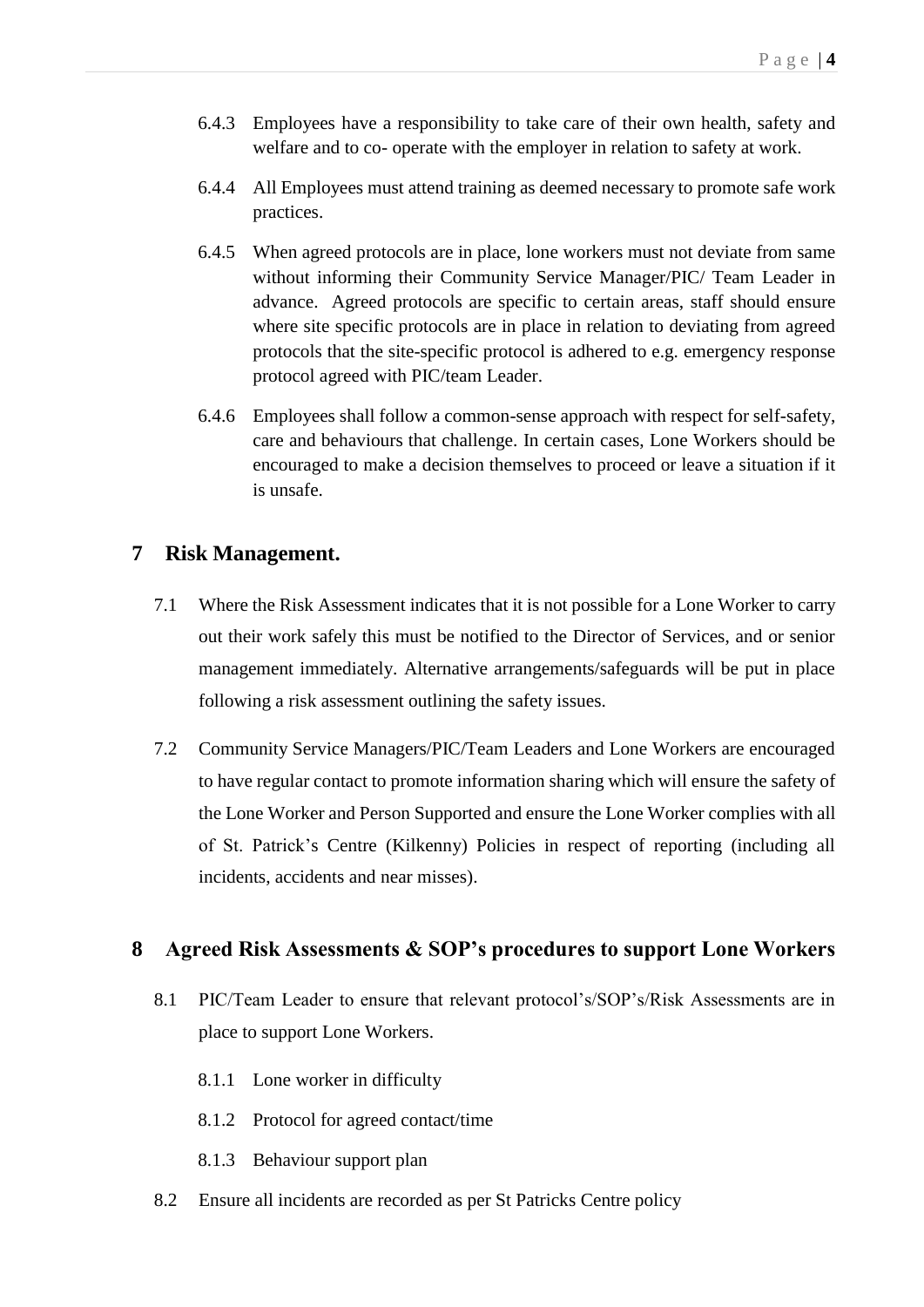## <span id="page-6-0"></span>**9 St. Patrick's Centre (Kilkenny) Employee Assistance Programme:**

- 9.1 Team Leader/PIC/CSM to debrief all persons involved within 24 hours or sooner as required by the situation.
- 9.2 Follow up debriefing will occur within a one week to consider and review the incident. Protocols will then be developed to eliminate the occurrence of such an incident in the future.
- 9.3 Counselling may need to be offered to all involved as required through
- 9.4 the Employee Assist Programme.
- 9.5 St. Patrick's Centre (Kilkenny) recognises the need for specific and specialised support to staff and immediate family members of staff, who may encounter, in the course of their work, situations which may have potentially traumatic effects on their personal and professional life. Management and colleagues will offer support and the company have also put in place an outside assistance programme. This support is offered through the Employee Assistance Programme (EAP). The Programme offers access to an external group of specially trained professional
- 9.6 practitioners. This service is confidential and can assist in addressing issues after an incident.
- 9.7 Contact details for Employee Assistance Programme are: Free phone 1800 936710 [www.healthassurancedeap.com](http://www.healthassurancedeap.com/)

#### <span id="page-6-1"></span>**10 Review:**

10.1 This policy will be reviewed on a two-yearly basis by Community Service Manager, Quality and Health & Safety Dept.

## <span id="page-6-2"></span>**11 References & Bibliography**

- 11.1 HSE Lone Worker Policy No: HSAG2011/4
- 11.2 The Learning Curve Lone Working Policy [https://www.learningcurve.org.uk/sites/ladder4learning.org.uk/files/file\\_uploa](https://www.learningcurve.org.uk/sites/ladder4learning.org.uk/files/file_uploads/policies/Lone%20Working%20Policy.pdf)  [ds/policies/Lone%20Working%20Policy.pdf \[](https://www.learningcurve.org.uk/sites/ladder4learning.org.uk/files/file_uploads/policies/Lone%20Working%20Policy.pdf)Accessed: 09May2017]